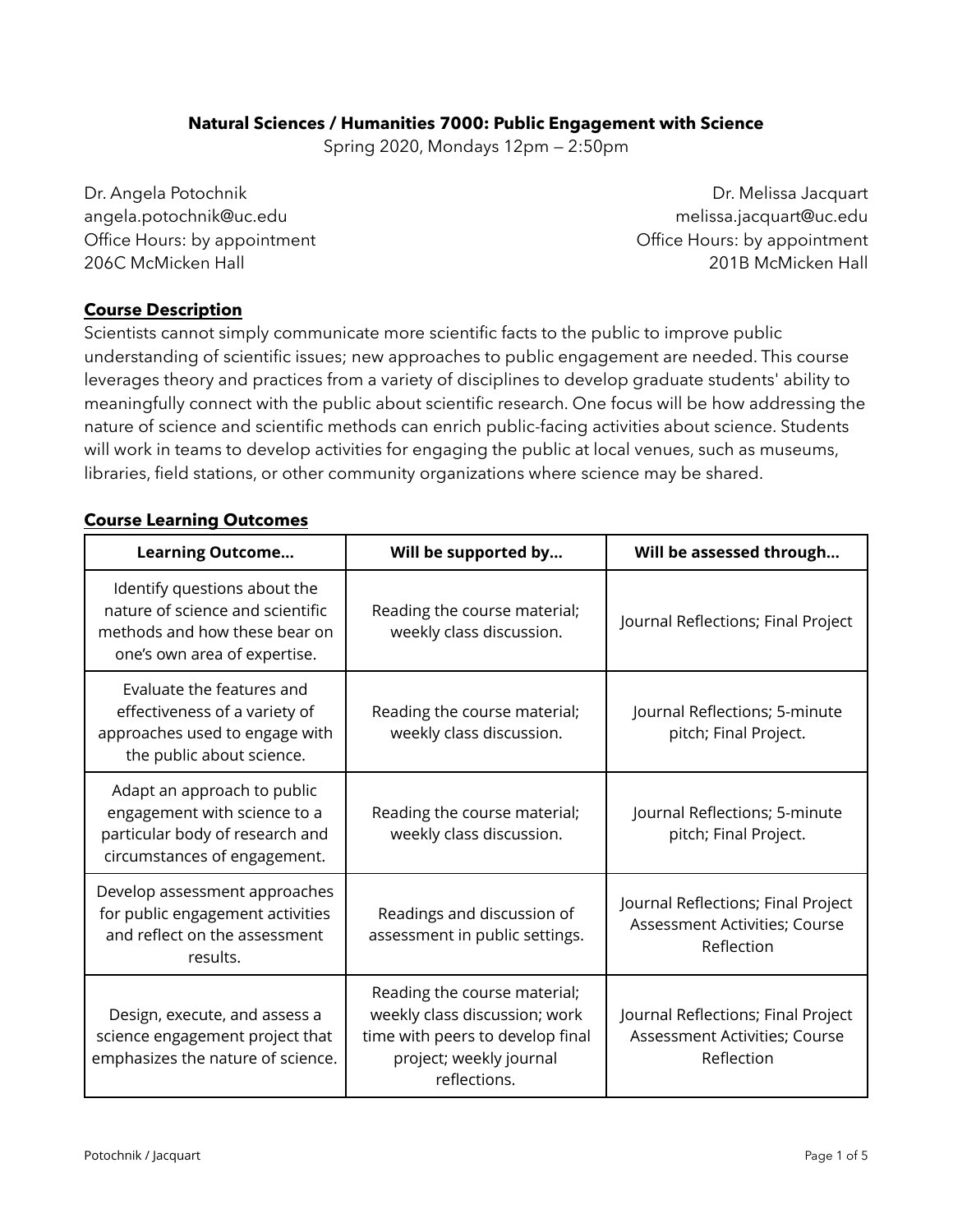### **Required Texts**

All readings for our course will be made available on Canvas. Please contact us if there are any issues accessing the readings.

#### **Course Requirements and Grading**

Your grade in this course will be determined by the following:

| 5% 5-Minute Public Talk        | Due: Thursday, January 23 by 11:59pm      |
|--------------------------------|-------------------------------------------|
| 30% Weekly Journal Reflections | Due: 11:59pm Sundays before class meeting |
| 60% Outreach Project           | Due: In stages, see course schedule below |
| 5% Course Reflection           | Due: Monday, April 27 by 11:59pm          |

Further details on each of these requirements will be discussed in class, as well as posted online in Canvas. Below is a short overview of each component to give you a sense of what to expect.

*5-Minute Public Talk:* During the first two weeks of class, you will develop a 5-minute talk about your own research for non-academic audience. These will be posted to Canvas then viewed by all students in the course, as well as presented in class for small-group feedback.

*Weekly Journal Reflections:* Each week you will be given a prompt for writing. These may be aimed at helping you develop your own views on public engagement or to scaffold your group project. Writing prompt for the week will be assigned in class each Monday and due Sunday.

**Final Project:** This will be a team project with three other students with different disciplinary expertise. In consultation with the site partner the team selects, teams will choose a form of engagement, develop a public engagement project of that form, and assess its success. Project will be developed in stages through the course with a "rough plan" proposal, project execution, and final write-up as the main milestones.

*Course Reflection:* Your final assignment for the course will be to complete a course reflection. We will provide prompts for this assignment.

#### **Course Schedule**

Each reading assignment should be completed before the class meeting when it is scheduled to be discussed. Assignments should be completed prior to the next class meeting (generally the Sunday before the meeting).

#### **January 13th — Goals of Public Engagement**

Discussion of forms of public engagement with science, the public faces of science, and how to map the various goals of public engagement with science. To prepare, read: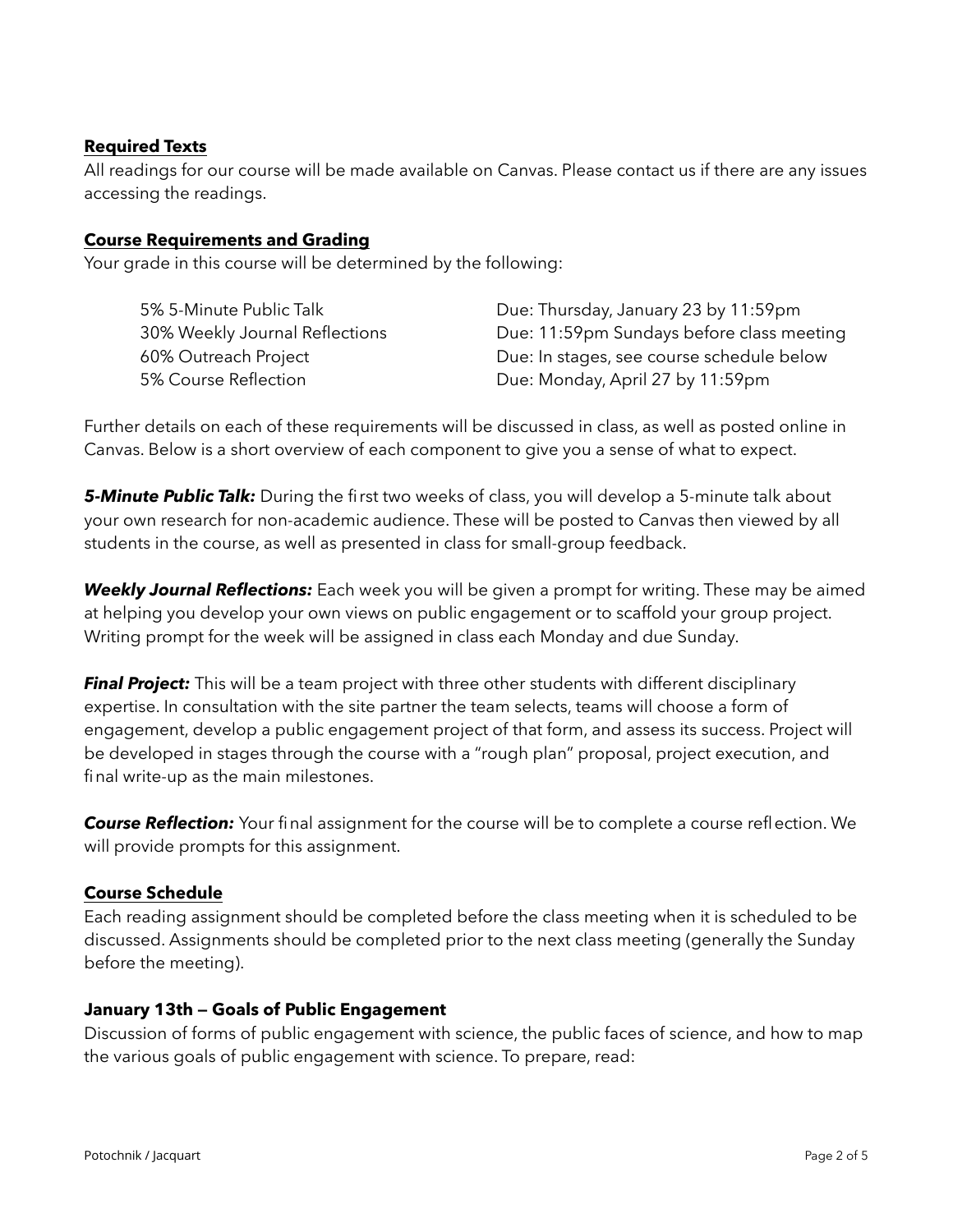- "The lure of rationality: Why does the deficit model persist in science communication?" Simis, Molly J., Haley Madden, Michael A. Cacciatore, and Sara K. Yeo. *Public Understanding of Science*  25, no. 4 (2016): 400-414.
- "A March Won't Make the Public Respect Science: Here's what will." Jason Lloyd, *Slate.* April 2017. [https://slate.com/technology/2017/04/a-march-wont-make-the-public-respect](https://slate.com/technology/2017/04/a-march-wont-make-the-public-respect-science.html)[science.html](https://slate.com/technology/2017/04/a-march-wont-make-the-public-respect-science.html)

Assignment: Develop 5-minute Public Talk video, post to Canvas by Thursday, January 23.

# **January 20th — No Class, MLK**

Readings to assist you in preparation of your 5-minute Public Talk Video:

- American Association for the Advancement of Science (AAAS) Communication Toolkit
	- 1. Engagement Fundamentals Page: [https://www.aaas.org/resources/communication](https://www.aaas.org/resources/communication-toolkit/communication-fundamentals)[toolkit/communication-fundamentals](https://www.aaas.org/resources/communication-toolkit/communication-fundamentals)
	- 2. Engagement Fundamentals Video:<https://youtu.be/UzN6N5HTTMY>
	- 3. In-Person Engagement: [https://www.aaas.org/resources/communication-toolkit/person](https://www.aaas.org/resources/communication-toolkit/person-engagement)[engagement](https://www.aaas.org/resources/communication-toolkit/person-engagement)
	- 4. Non-Verbal Communication: [https://www.aaas.org/resources/communication-toolkit/](https://www.aaas.org/resources/communication-toolkit/strategies-person-engagements-nonverbal-communication) [strategies-person-engagements-nonverbal-communication](https://www.aaas.org/resources/communication-toolkit/strategies-person-engagements-nonverbal-communication)

## **January 27th — Public Lectures & Communication**

Small group feedback on public talks; Q&A with panel of visiting experts about press interactions and science journalism. To prepare, watch:

• Public Talk videos of all your classmates on Canvas

**Panelists**: Steve Depoe\* (Communication Department Head); Chris Anderson\* (Host, Science Around Cincy); John Lynch (Communication Faculty)

# **February 3rd — Sharing Science Workshop and Practicum**

Workshop at the Cincinnati Museum Center led by Brian Pollock, Manager of STEM Resources for CMC; pairs of students will present prepared science kits to museum audiences. To prepare, read:

- Meet an 11 year old: <https://www.aldacenter.org/meet-11-year-old>
- At least one video from the WIRED 5 Levels Series:<https://www.wired.com/video/series/5-levels>

# **February 10th — Cincinnati Venues & Working with Community Partners**

Discussion of the different venues for science engagement in Cincinnati and what types of projects are suited for them, followed by a Q&A with panel of visiting experts about how to effectively engage with community partner organizations. To prepare, read:

- Web research into facilities, programming, and staff of Cincinnati Museum Center, Cincinnati Zoo and Botanical Gardens, UC Field Station, Greater Cincinnati STEM Collaborative, and the Cincinnati Observatory
- Web investigation of other potential science engagement venues in Greater Cincinnati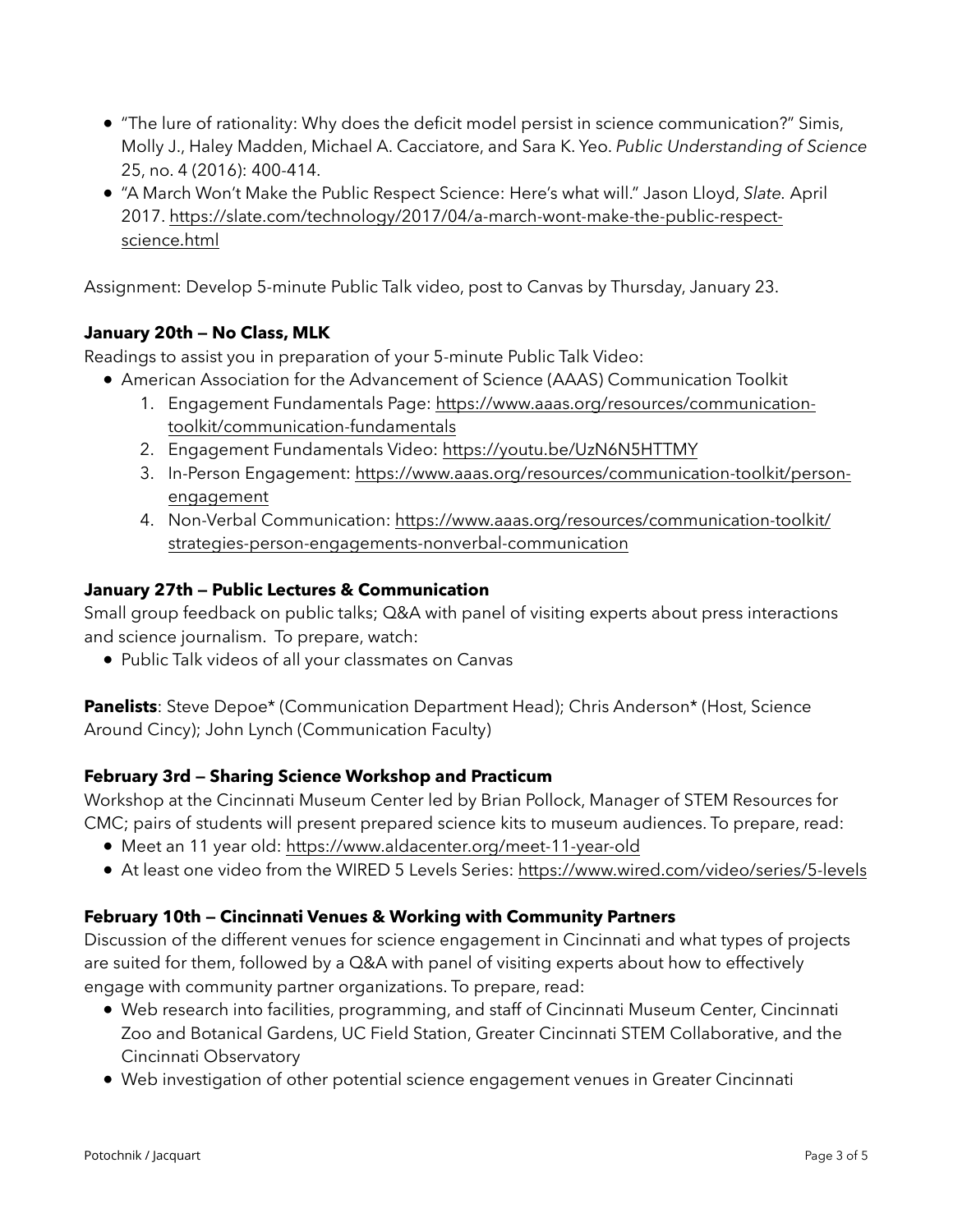**Panelists**: Curtis Webb (Project Coordinator, The Cincinnati Project); Brenda Hunda (Paleontologist and Curator, Cincinnati Museum Center); Amy Hunter (Program Director, The Mercantile Library)

## **February 17th — Working with Interdisciplinary Teams**

Guidance on working effectively in an interdisciplinary team; formation and initial discussion of teams for Final Project. To prepare, read:

• Eigenbrode, Sanford D., Michael O'rourke, J. D. Wulfhorst, David M. Althoff, Caren S. Goldberg, Kaylani Merrill, Wayde Morse et al. "Employing philosophical dialogue in collaborative science." *BioScience* 57, no. 1 (2007): 55-64.

# **February 24th — Philosophy of Science: Methods**

Discussion of how philosophy of science can influence technique and content of public engagement with science; brainstorming about how scientific practices and change can be communicated in public engagement. To prepare, read:

- "Opinion: Why science needs philosophy," Lucie Laplane, Paolo Mantovani, Ralph Adolphs, Hasok Chang, Alberto Mantovani, Margaret McFall-Ngai, Carlo Rovelli, Elliott Sober, and Thomas Pradeu, Proceedings of the National Academy of Science: [https://www.pnas.org/](https://www.pnas.org/content/116/10/3948.full) [content/116/10/3948.full](https://www.pnas.org/content/116/10/3948.full)
- Patrick Stokes, "Science communication and the public intellectual: a view from philosophy" [https://jcom.sissa.it/archive/16/01/JCOM\\_1601\\_2017\\_C01/JCOM\\_1601\\_2017\\_C03](https://jcom.sissa.it/archive/16/01/JCOM_1601_2017_C01/JCOM_1601_2017_C03)
- Table of contents, *Recipes for Science: An Introduction to Scientific Methods and Reasoning*, Angela Potochnik, Matteo Colombo, and Cory Wright, 2018.

## **March 2nd — Site Visit Week**

No class meeting. Project teams meet separately with their community partner organization to tour and discuss the site's needs and constraints and possible projects.

## **March 9th — Public Engagement Theory & Practice: Part 1**

Discussion focused on theory behind and existing practical expertise bearing on public engagement with science; this will draw substantially from literature in science communication. To prepare, read:

- "Typology for Public Engagement with Science," Martin Storksdieck, Cathlyn Stylinski, Deborah Bailey [http://www.aaas.org/sites/default/files/content\\_files/AAAS\\_Typology.pdf](http://www.aaas.org/sites/default/files/content_files/AAAS_Typology.pdf)
- Chapter 6, "Getting Started with Public Science Communication" from *Science Communication: A Practical Guide for Scientists, Laura Bowater and Kay Yeoman, 2012*

## **March 16th — No Class, Spring Break**

# **March 23rd — Public Engagement Theory & Practice: Part 2**

"Jigsaw" activity to guide a discussion informed by students' different background research: smallgroup discussion with other students assigned the same reading, then small-group discussion with students assigned the other readings.

• Different papers on public engagement theory and practice will be chosen to compliment each team's interests and projects.